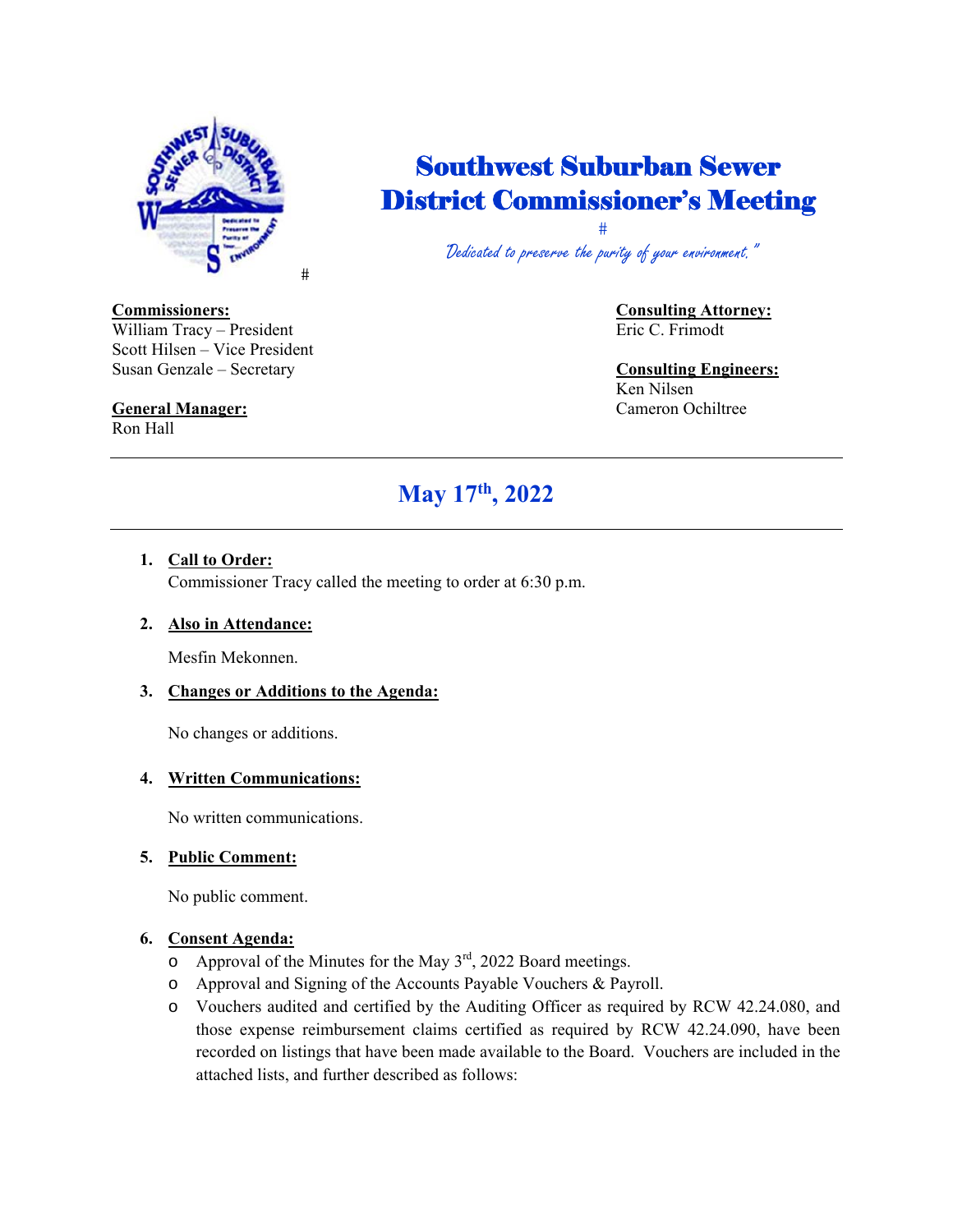- Maintenance voucher numbers 22.0443 through 22.0480 in the total amount of \$522,152.57.
- Construction voucher number 22.0012 through 22.0016 in the total amount of \$16,864.86.
- Review monthly Income Report.

A motion to approve the consent agenda was made by Commissioner Hilsen, seconded by Commissioner Genzale and unanimously approved.

#### **7. Business Agenda:**

Ochiltree updated the Board on BHC's status of the Miller Creek Electrical Upgrades, DMMD-WSDOT Inverted Siphon project and the General Sewer Plan.

Nilsen updated the Board on PACE's status on providing the District with information on the retrofit of existing lift stations  $\#18$ ,  $\#11$  &  $\#4$ .

Mesfin Mekonnen presented and reviewed the 2021 Financial Report to the Board of Commissioners. After lengthy Q&A and discussion, M/S/P the Board unanimously approving the 2021 Financial Report.

Hall brought up for discussion and recommended updating the District's definition of an Accessory Dwelling Unit (ADU). Hall stated that it is now very common for contractors to purchase homes and add an attached ADU and a detached ADU. Hall also stated that it is uncommon for new ADU's to have a separate water and/or power meter. After lengthy discussion, the Board directed Attorney Frimodt to update Resolution 2014-14 and present it to the Board at the next scheduled meeting.

Hall stated that he has not attended a WEFTEC Conference since 2015 and thought it would be a good idea to explore and research new wastewater treatment technologies and new ideas in utility management and requested authorization to attend the October 2022 WEFTEC Conference. After brief discussion, M/S/P the Board unanimously approving the request.

Hall stated that he had received a request from a non-profit organization to rent the Board room on a monthly basis. In consideration of the still current COVID-19 pandemic, Hall recommended waiting a while until the pandemic lightens. Hall stated that staff would need to provide additional cleaning and sanitizing after each usage of the Board room. After brief discussion, M/S/P the Board unanimously decided to postpone any rental of the Board room until after the fall.

#### **8. Manager's Comments or Reports:**

Hall updated the Board on the greenhouse gas (GHG) questionnaire he received from the City of Burien. Hall handed out copies of the questionnaire to the Board and pointed out within the questionnaire that the City of Burien stated that they will insure that the City is able to manage community GHG emissions in order to address impacts of climate change within their jurisdiction. Hall stated that he responded to the City to inquire on exactly what that means to the District. Hall also stated that he will be meeting with PACE Engineers to discuss potential Public Works Trust Fund monies and potentially other small grants for the three pump station projects. Hall also stated that he tries to keep up with the Burien City Council meetings to see if any of the City's planned projects or policies affect the District and its rate payers. Hall shared his concern that at the April 25th, 2022, Eric Christensen, City Finance Director made a recommendation to the City Council to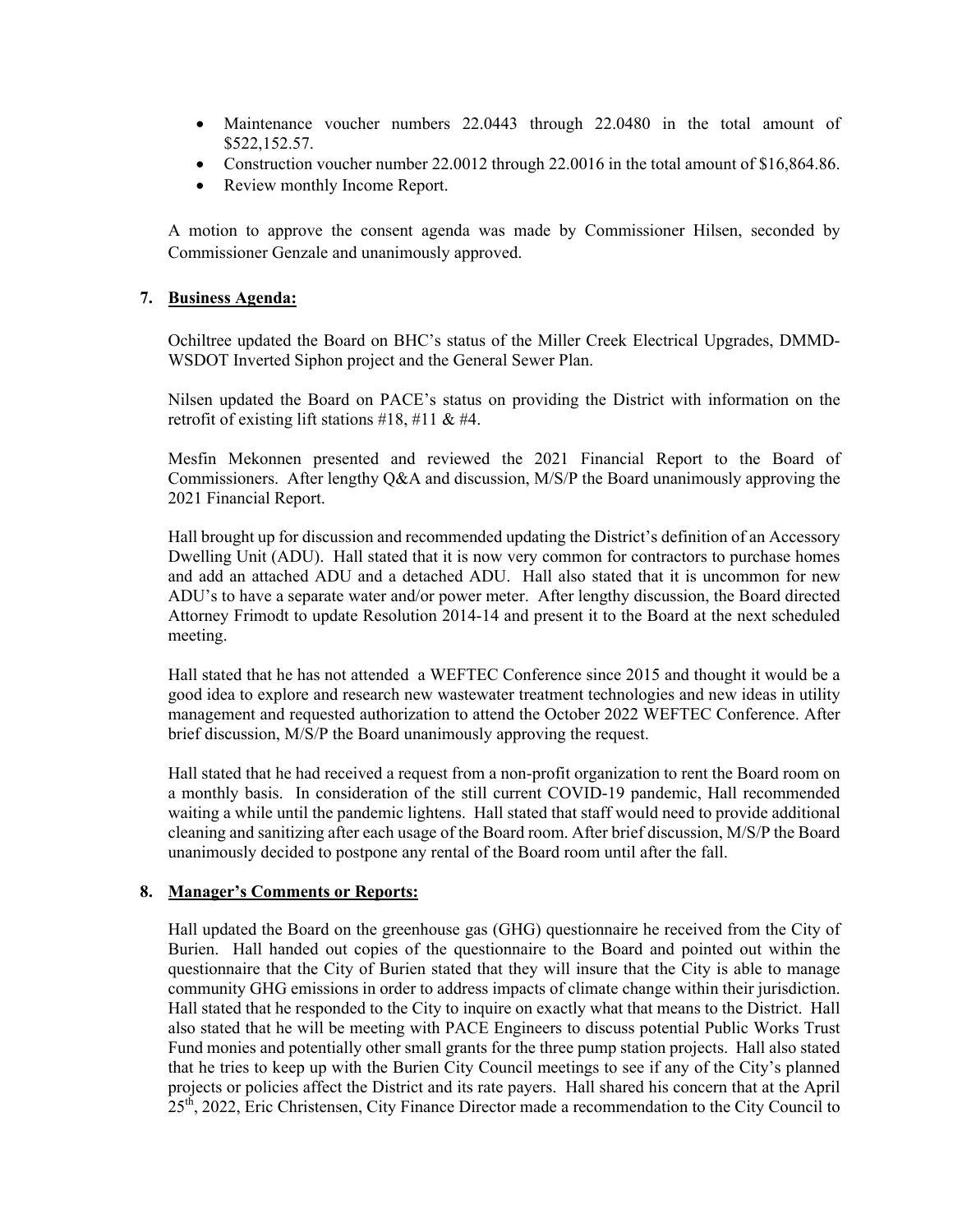increase the Water & Sewer Utility Tax from 8% to 10%.

#### **9. Attorney's Comments and Reports:**

#### $#$

Attorney Frimodt provided a status report to the Board regarding the response filed by Southwest Suburban Sewer District, Alderwood Water & Wastewater District and Birch Bay Water & Sewer District to the Department of Ecology's motion seeking an extension of the time in which to file its appeal of the trial court's order in the Puget Sound Nutrient General Permit litigation filed in Pierce County Superior Court by the districts, City of Tacoma and Kitsap County. Frimodt had previously reported to the Board that the trial court issued an order invalidating Ecology's actions in several regards due to its failure to follow the Administrative Procedures Act and applicable state and federal law. Ecology did not become aware of the trial court's ruling until 98 days after the trial court's ruling was filed, which was after the 30-day appeal period had already expired. Ecology's motion was seeking an order allowing it to file an appeal of the trial court ruling after the 30-day appeal period had expired. At the previous meeting, the Board had authorized attorney Frimodt to work with legal counsel for the districts to file a response contesting Ecology's motion. A general discussion followed. Attorney Frimodt will provide further updates to the Board once the Court of Appeals rules on Ecology's motion.

#### **10. Commissioner's Comments or Reports:**

Commissioner Genzale reported on her attendance of the WASWD Section 4 meeting, where the focus of conversation was on Regional Earthquake Risks and Consequences, presented by Don Ballantyne, of Ballantyne Consulting LLC. Commissioner Genzale went into detail of the different types of earthquakes and she also discussed the different Washington and Puget Sound fault lines.

#### **11.** Set the next Public Meeting, Dates and Times: June  $7<sup>th</sup>$ , 2022  $@$  6:30 p.m.

June  $21^{st}$ , 2022 @ 6:30 p.m. July  $5^{\text{th}}$ , 2022 @ 6:30 p.m. July 19th, 2022 @ 6:30 p.m.